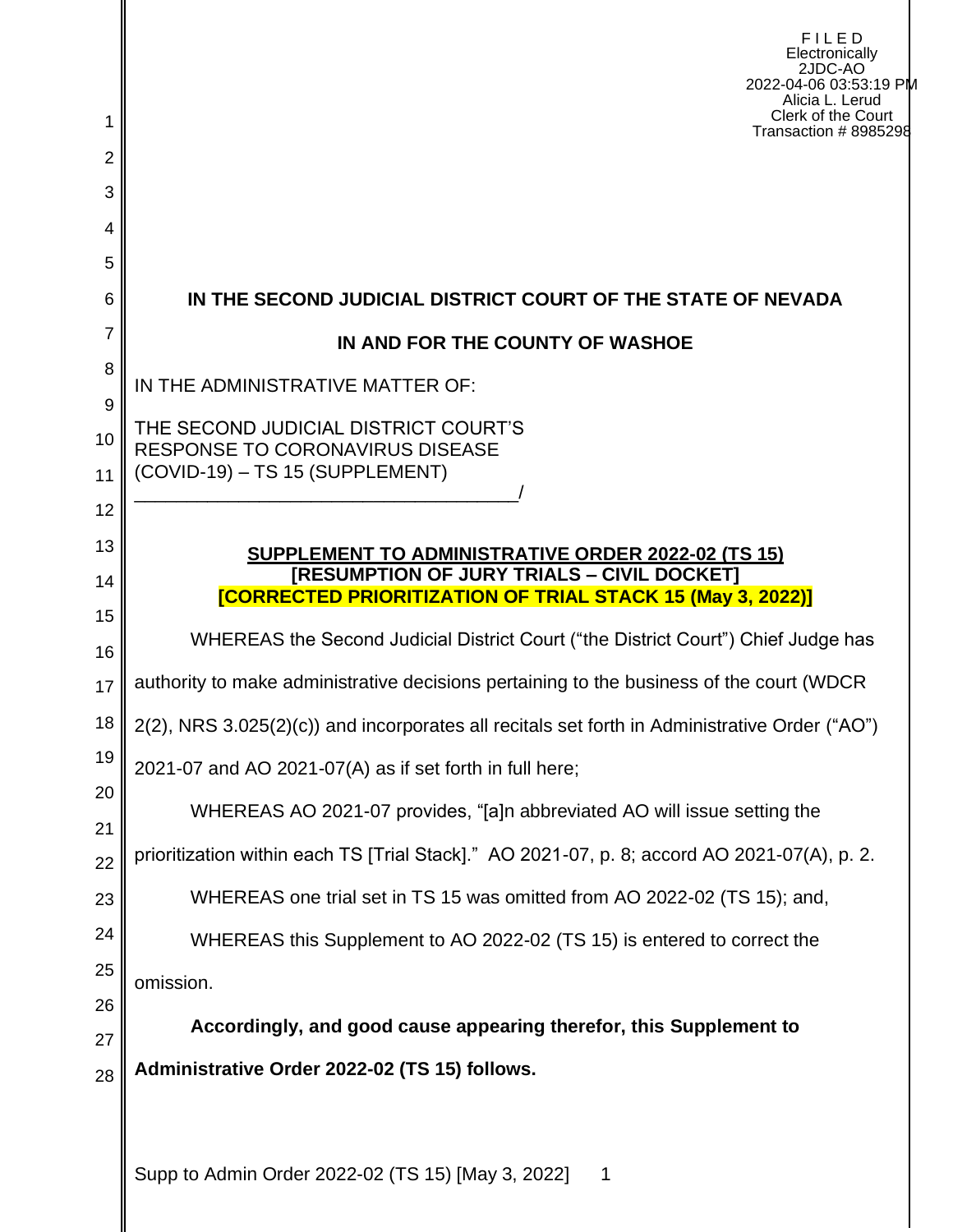**Trial Stack ("TS") 15 shall commence on May 3. 2022. The TS shall proceed in** 

## **the following order<sup>1</sup> :**

| <b>TRIAL</b><br><b>STACK</b><br><b>POSITION</b>                                                                                                                       | DEPT.                   | <b>CASE NO.</b> | <b>NAME</b>                                                                                                                                                                                                        | EST.<br><b>DAYS</b>     |
|-----------------------------------------------------------------------------------------------------------------------------------------------------------------------|-------------------------|-----------------|--------------------------------------------------------------------------------------------------------------------------------------------------------------------------------------------------------------------|-------------------------|
| $\ddagger$                                                                                                                                                            | $\overline{15}$         | CV18-02441      | Debora Caplis v. Reno Run, LLC                                                                                                                                                                                     | $\overline{5}$          |
| $\mathbf{2}$                                                                                                                                                          | $\overline{4}$          | CV20-01247      | Svetlana Fuller v. Laurie Coombs/Intervenor:<br><b>State Farm</b>                                                                                                                                                  | $\overline{5}$          |
| 3                                                                                                                                                                     | $\overline{f}$          | CV20-01610      | Mari Jo Sedgwick v. Jack Nelson, et al                                                                                                                                                                             | 40                      |
| 4 [1] <sup>2</sup>                                                                                                                                                    | 15                      | CV18-01399      | <b>Richard Timmerman v. Kevin J. Dube</b>                                                                                                                                                                          | $\overline{\mathbf{5}}$ |
| 5[2]                                                                                                                                                                  | $\overline{1}$          | CV18-01629      | Militante v. Steve Vandermay, et al                                                                                                                                                                                | $\overline{\mathbf{7}}$ |
| 6[3]                                                                                                                                                                  | $\overline{1}$          | CV19-01559      | Chase Fleming, et al. v. Platinum LV, et al                                                                                                                                                                        | $\overline{\mathbf{5}}$ |
| 7[4]                                                                                                                                                                  | $\overline{1}$          | CV19-02205      | <b>Alisha Fennelly v. Marilee Hunt-Mallett</b>                                                                                                                                                                     | $\overline{7}$          |
| 8[5]                                                                                                                                                                  | 15                      | CV19-02386      | State Farm Ins. v. Theresa R. Weaver                                                                                                                                                                               | $\overline{\mathbf{7}}$ |
| $9^3$ [6]                                                                                                                                                             | 10                      | CV20-00608      | Liana Navarrete v. Robert N. Pratt                                                                                                                                                                                 | 5                       |
| 10                                                                                                                                                                    | 6                       | CV20-00860      | John E. Ohlin v. Gabriel Rendon Ruiz, et al                                                                                                                                                                        | 5                       |
| 11                                                                                                                                                                    | 6                       | CV20-01213      | Matthew Jeffress, et al v. El Aero Services, et al                                                                                                                                                                 | 14                      |
| 12 [7]                                                                                                                                                                | $\overline{\mathbf{4}}$ | CV20-01559      | Gary B. Thomsen v. Alan S. Levin, et al                                                                                                                                                                            | $\overline{\mathbf{3}}$ |
| 13                                                                                                                                                                    | 6                       | CV20-01828      | Wayne Thomas v. Erika Villasenor                                                                                                                                                                                   | $\overline{f}$          |
| 14                                                                                                                                                                    | $\overline{\mathbf{3}}$ | CV20-02083      | Alvin & Pawan Puneet Franklin v. Taylor Made<br>Home                                                                                                                                                               | 45                      |
| 15[8]                                                                                                                                                                 | $\overline{\mathbf{7}}$ | CV21-00421      | Brent Giacchetti v. Send It Trucking, et al                                                                                                                                                                        | $\overline{\mathbf{5}}$ |
|                                                                                                                                                                       | <b>STP</b>              | CV21-00562      | Jeffrey Lanini v. State Farm                                                                                                                                                                                       | 1                       |
| <b>Floating A</b>                                                                                                                                                     |                         |                 | <sup>1</sup> This does not designate every trial as commencing on May 3, 2022. Rather, this designates the                                                                                                         |                         |
|                                                                                                                                                                       |                         |                 | trials as occurring in TS 15 which commences on May 3, 2022.                                                                                                                                                       |                         |
|                                                                                                                                                                       |                         |                 | <sup>2</sup> Some cases originally prioritized by AO 2022-02 (TS 15) have resolved. These cases are depicted                                                                                                       |                         |
| with a strike through the text. The cases remaining set for trial are highlighted in yellow. The<br>bracketed numbers reflect the resulting priority as of this date. |                         |                 |                                                                                                                                                                                                                    |                         |
|                                                                                                                                                                       |                         |                 | <sup>3</sup> The cases originally prioritized as 8 through 14 in AO 2022-02 (TS 15) are renumbered to reflect<br>the correction to add CV19-02386, State Farm Ins. v. Theresa R. Weaver as the new priority number |                         |

Supp to AO 2022-02 (TS 15) [May 3, 2022] 2